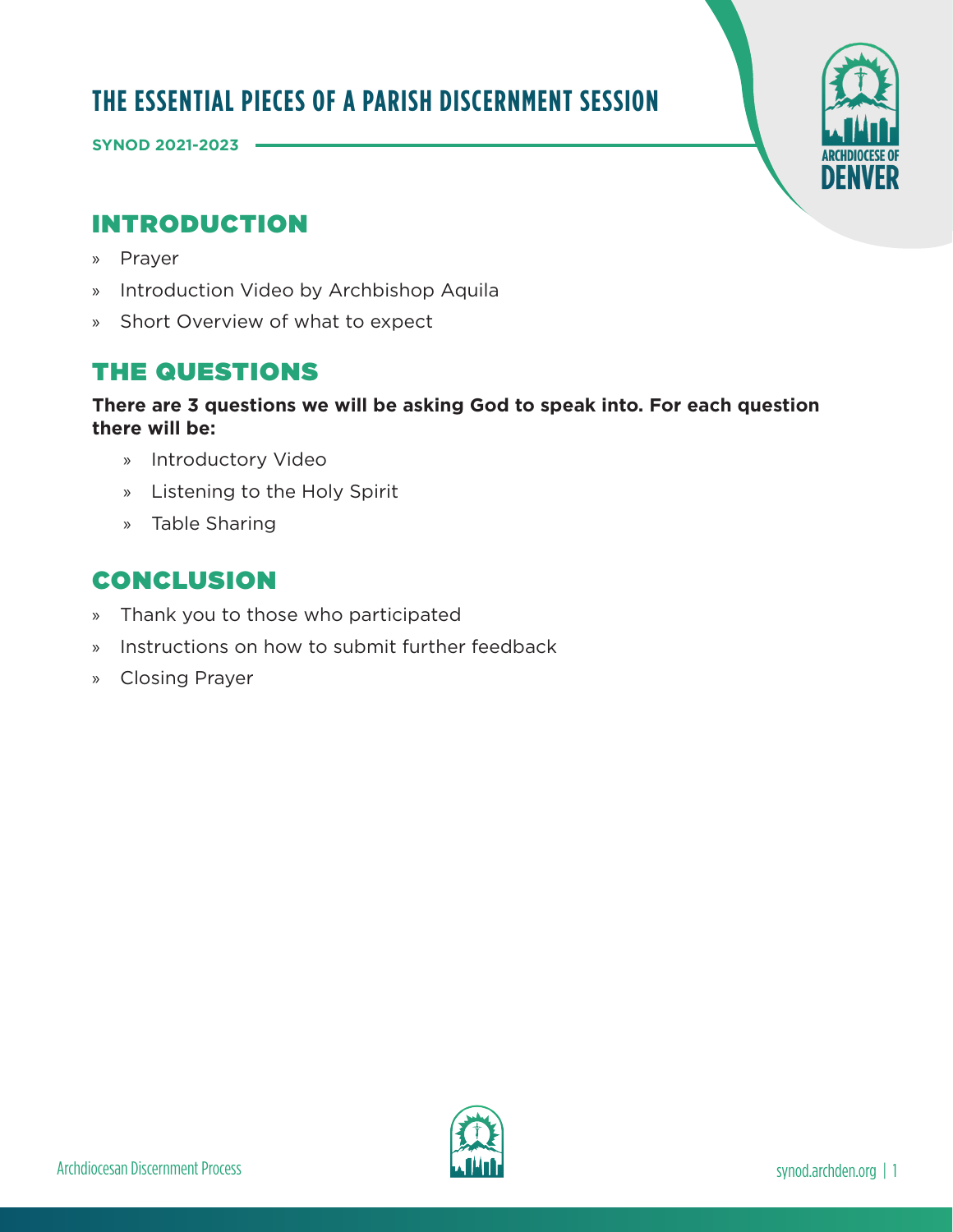## **Possible "Ground Rules" for Table Sharing**

#### **Respect one another**

- » Understanding that we are sharing within a finite time period, we all agree to be concise with our comments to make sure everyone has chance to share, and to avoid dominating the conversation.
- » We give our facilitator permission to lovingly interrupt us if we are running short on time and another person has not had a chance to share.
- » We will listen attentively to one another and avoid side conversations or using our phones during our discussion.

#### **Keep on topic**

- » Our Archdiocese has embarked on a process of prayer and sharing around 3 essential questions pertaining to our mission. We agree to pursue conversations and share the fruit of our reflection within the scope that's been outlined.
- » During these gatherings we will not be hosting conversations on changing Church doctrine or teaching. These sessions are not about debating or inviting critique of Church doctrine and teaching.

#### **Keep the focus on the Lord**

» Understanding that we are all listening to the Holy Spirit during these discernment sessions, we will do our best to keep our conversations and reflections rooted in what we feel we heard in prayer.

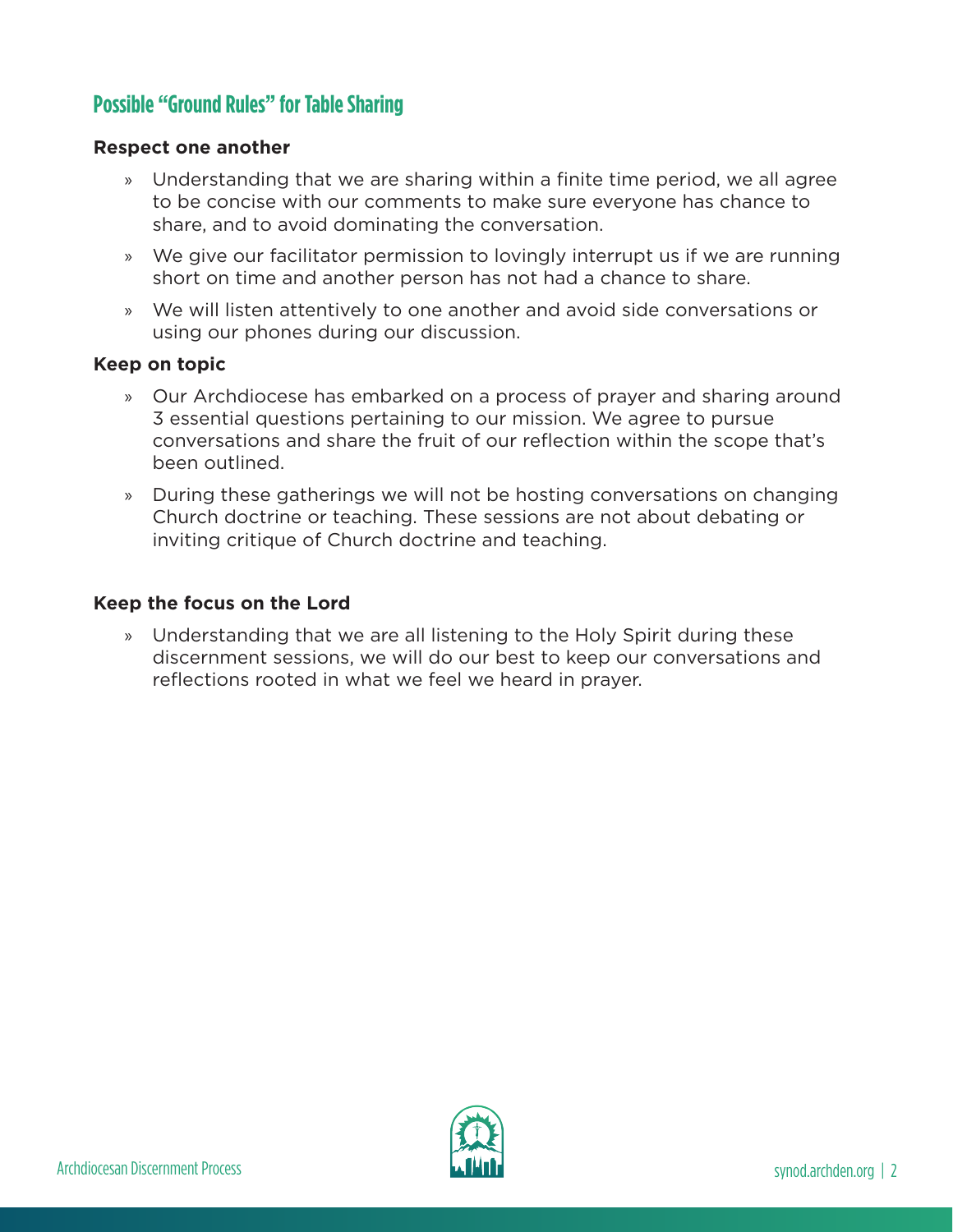# SAMPLE DISCERNMENT GATHERING OUTLINES

## **Sample 1**

In this scenario, the parish will be hosting a large group discernment session on a Saturday from 9:00am-2:00pm. There will be roughly 10 tables with 6-8 participants at each table. They will have a facilitator leading the gathering with a microphone up front. They will also have a table leader and scribe at each table.

| 9:00am  | Welcome, opening prayer and introduction video from Archbishop<br>Aquila                                                                                                                                                               |
|---------|----------------------------------------------------------------------------------------------------------------------------------------------------------------------------------------------------------------------------------------|
| 9:15am  | Facilitator gives a short explanation of how the morning will proceed                                                                                                                                                                  |
| 9:20am  | Introduction Video to Question 1: Mission of the Church                                                                                                                                                                                |
| 9:25am  | Transition to the Church or other location suitable for prayer<br>(Exposition of the Blessed Sacrament if possible)                                                                                                                    |
| 9:30am  | Prayer Time with Question 1                                                                                                                                                                                                            |
| 9:45am  | Transition back to tables                                                                                                                                                                                                              |
| 9:50am  | Sharing what each person received in prayer (at tables, facilitated by<br>table leader and recorded by table scribe). Prior to this first sharing,<br>invite each person at the table to briefly introduce themselves to the<br>group. |
| 10:20am | Large-Group Synopsis (table leaders take turns briefly reporting what<br>their group discussed)                                                                                                                                        |
| 10:30am | <b>Break</b>                                                                                                                                                                                                                           |
| 10:40am | Introduction Video to Question 2: Mission of the Parish                                                                                                                                                                                |
| 10:45am | Transition to the Church or other location suitable for prayer<br>(Exposition of the Blessed Sacrament if possible)                                                                                                                    |
| 10:50am | Prayer Time with Question 2                                                                                                                                                                                                            |
| 11:05am | Transition back to tables                                                                                                                                                                                                              |
| 11:10am | Sharing what each person received in prayer (at tables, facilitated by<br>table leader and recorded by table scribe)                                                                                                                   |
| 11:40am | Large-Group Synopsis (table leaders take turns briefly reporting what<br>their group discussed)                                                                                                                                        |

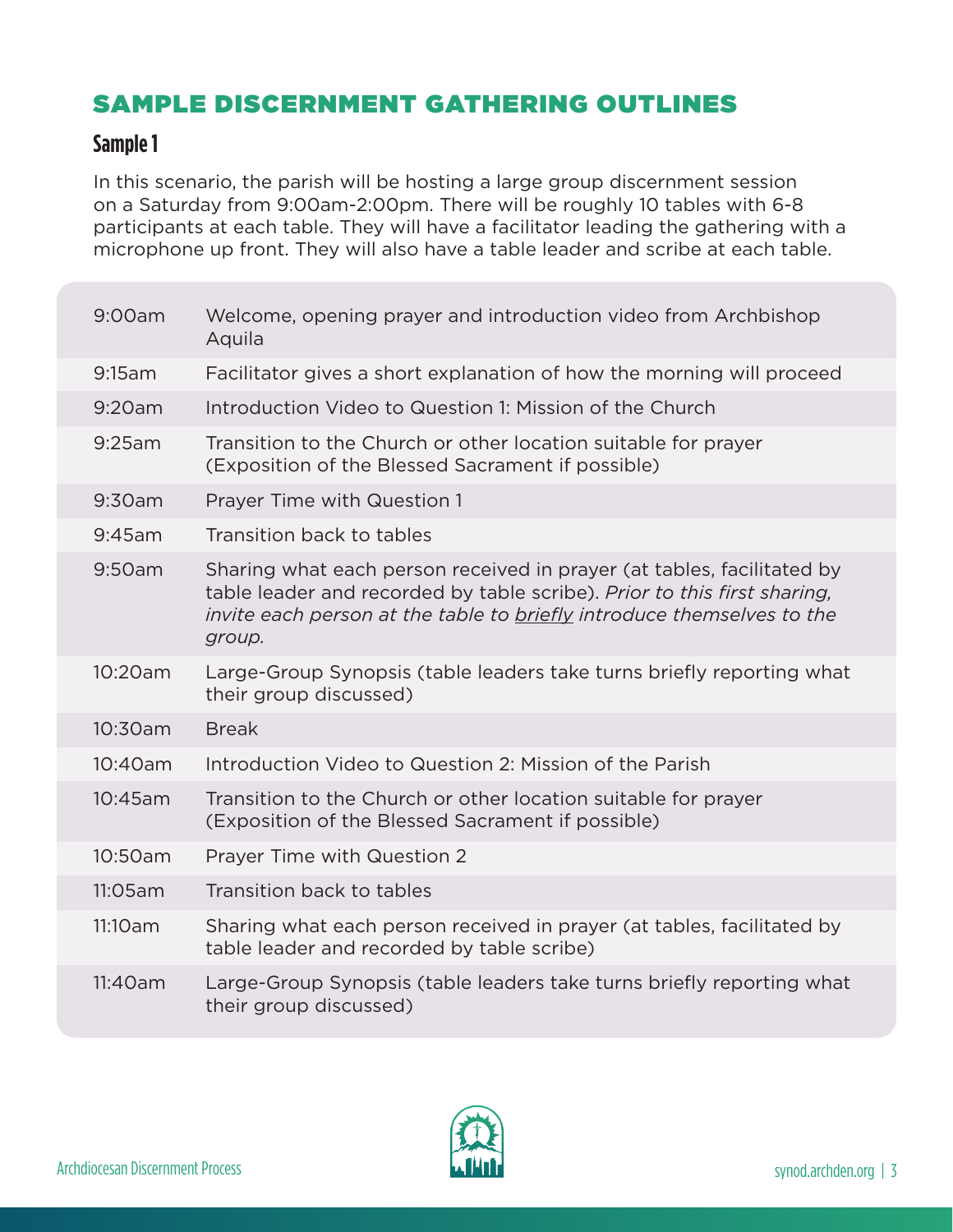| 12:00pm             | Lunch Break                                                                                                                   |
|---------------------|-------------------------------------------------------------------------------------------------------------------------------|
| 12:30pm             | Introduction Video to Question 3: Mission of the Disciple                                                                     |
| 12:35 <sub>pm</sub> | Transition to the Church or other location suitable for prayer<br>(Exposition of the Blessed Sacrament if possible)           |
| 12:40 <sub>pm</sub> | <b>Prayer Time with Question 1</b>                                                                                            |
| $12:55$ pm          | Transition back to tables                                                                                                     |
| 1:00 <sub>pm</sub>  | Sharing what each person received in prayer (at tables, facilitated by<br>table leader and recorded by table scribe)          |
| 1:30 <sub>pm</sub>  | Large-Group Synopsis (table leaders take turns briefly reporting what<br>their group discussed)                               |
| 1:40 <sub>pm</sub>  | Discussion of personal takeaways from the experience (in small<br>groups at tables)                                           |
| $1:55$ pm           | Concluding remarks (thank you for participating, instructions on how<br>to submit additional feedback, and concluding prayer) |

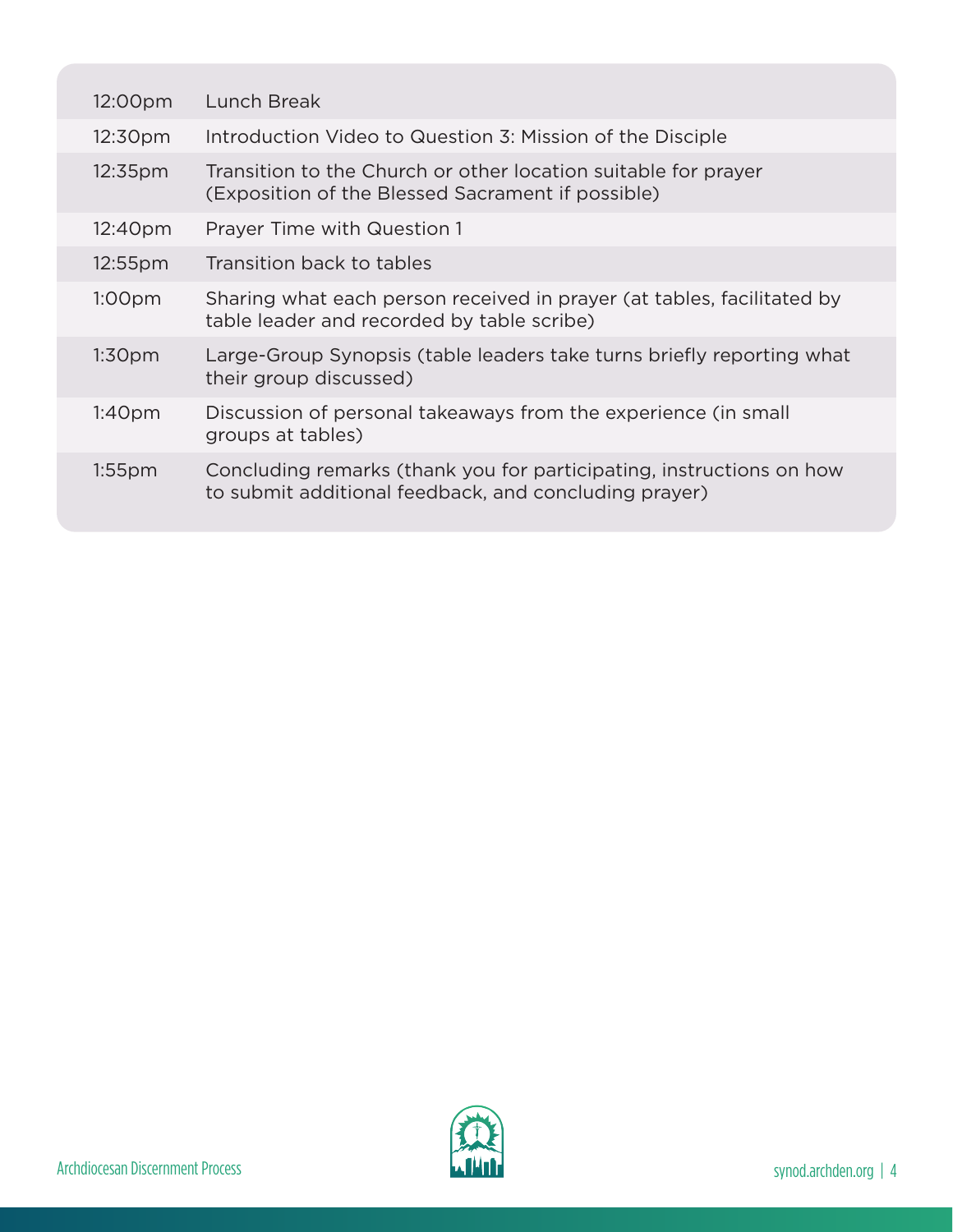## **Sample 2**

In this scenario, the parish will be hosting a large group discernment session on a week night from 6:00pm-8:30pm. There will be roughly 10 tables with 6-8 participants at each table. They will have a facilitator leading the gathering with a microphone up front. They will also have a table leader and scribe at each table.

| 5:30pm    | Optional dinner                                                                                                                                                                                                                                                                                                                                                                                                               |
|-----------|-------------------------------------------------------------------------------------------------------------------------------------------------------------------------------------------------------------------------------------------------------------------------------------------------------------------------------------------------------------------------------------------------------------------------------|
| 6:00pm    | Welcome, opening prayer and introduction video from Archbishop<br>Aquila                                                                                                                                                                                                                                                                                                                                                      |
| 6:15pm    | Facilitator gives a short explanation of how the evening will proceed                                                                                                                                                                                                                                                                                                                                                         |
|           | *In this scenario, the parish will only have 1 prayer time and 1 time<br>for table sharing, so they will be asking some tables to pray about<br>Question 1, other tables to pray about Question 2, and the remaining<br>tables to pray about Question 3.                                                                                                                                                                      |
| 6:20pm    | Introduction Videos for all 3 Questions                                                                                                                                                                                                                                                                                                                                                                                       |
| 6:40pm    | Transition to the Church or other location suitable for prayer<br>(Exposition of the Blessed Sacrament if possible)                                                                                                                                                                                                                                                                                                           |
| 6:45pm    | Prayer Time with the Questions                                                                                                                                                                                                                                                                                                                                                                                                |
| 7:00pm    | Transition back to tables                                                                                                                                                                                                                                                                                                                                                                                                     |
| 7:05pm    | Sharing what each person received in prayer (at tables, facilitated by<br>table leader and recorded by table scribe). Prior to this first sharing,<br>invite each person at the table to <b>briefly</b> introduce themselves to the<br>group.                                                                                                                                                                                 |
| $7:35$ pm | Large-Group Synopsis                                                                                                                                                                                                                                                                                                                                                                                                          |
|           | Beginning with Question 1, the facilitator will invite the table leaders<br>who's tables prayed with Question 1 to share the results of their<br>prayer/discussion. The facilitator will then move on to the table<br>leaders who discussed Question 2, and then Question 3. This will allow<br>everyone to hear the fruit of the conversations that were had<br>surrounding the additional 2 Questions they did not discuss. |
| 8:00pm    | Discussion of personal takeaways from the experience (in small<br>groups at tables)                                                                                                                                                                                                                                                                                                                                           |
| 8:15pm    | Concluding remarks (thank you for participating, instructions on how<br>to submit additional feedback, and concluding prayer)                                                                                                                                                                                                                                                                                                 |

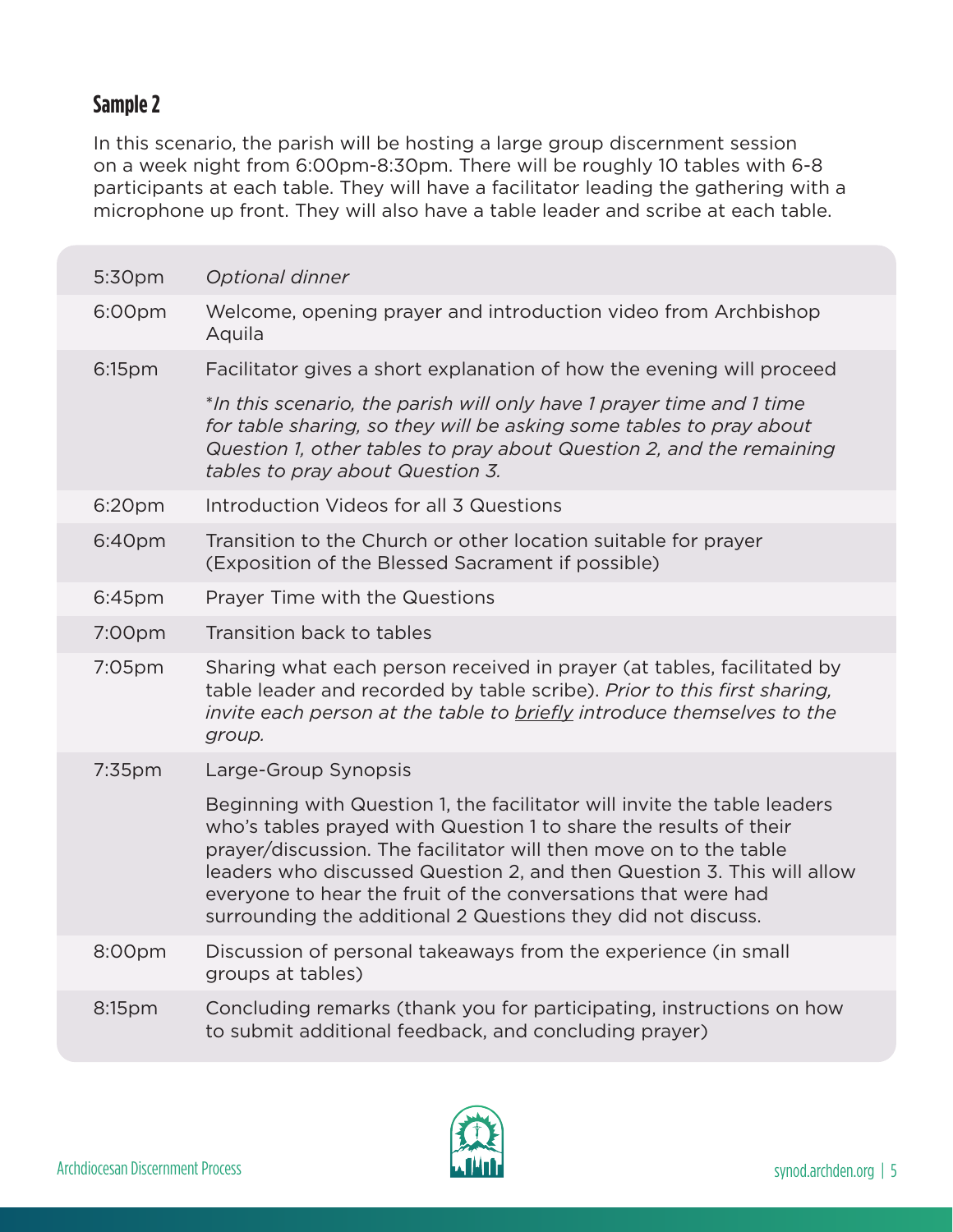## **Sample 3**

In this scenario, the parish will be hosting three large group discernment sessions on 3 consecutive Wednesday evenings from 6:00pm-7:30pm. Each of the large group discernment sessions will only cover one of the "Questions" from the synodal process. The first session will cover Question 1, the second will pray with Question 2, etc. There will be roughly 10 tables with 6-8 participants at each table. They will have a facilitator leading the gathering with a microphone up front. They will also have a table leader and scribe at each table.

### **Session 1 – Question One: Mission of the Church**

| 5:30pm             | Optional dinner                                                                                                                                                                                                                  |
|--------------------|----------------------------------------------------------------------------------------------------------------------------------------------------------------------------------------------------------------------------------|
| 6:00pm             | Welcome, opening prayer and introduction video from Archbishop<br>Aquila                                                                                                                                                         |
| 6:15 <sub>pm</sub> | Facilitator gives a short explanation of how the evening will proceed                                                                                                                                                            |
| 6:20pm             | Introduction Video for Question 1: Mission of the Church                                                                                                                                                                         |
| $6:25$ pm          | Transition to the Church or other location suitable for prayer<br>(Exposition of the Blessed Sacrament if possible)                                                                                                              |
| 6:30pm             | Prayer Time with the Questions                                                                                                                                                                                                   |
| 6:45 <sub>pm</sub> | Transition back to tables                                                                                                                                                                                                        |
| 6:50pm             | Sharing what each person received in prayer (at tables, facilitated<br>by table leader and recorded by scribe). Prior to this first sharing,<br>invite each person at the table to briefly introduce themselves to the<br>group. |
| 7:20 pm            | Large-Group Synopsis (table leaders take turns briefly reporting what<br>their group discussed)                                                                                                                                  |
| 7:30 <sub>pm</sub> | Concluding remarks (thank you for participating, instructions on how<br>to submit additional feedback, and concluding prayer)                                                                                                    |

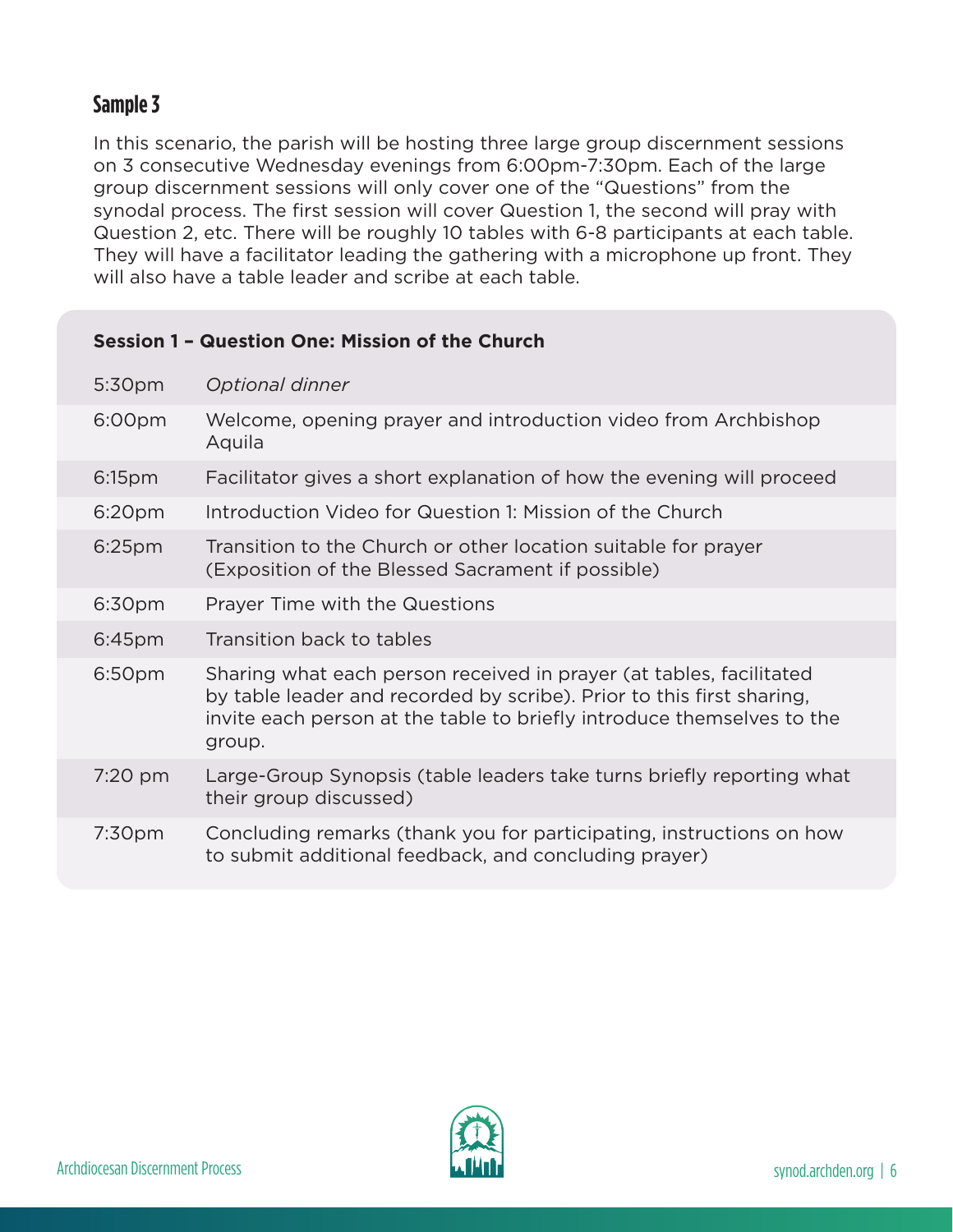| Sessions 2 - Question 2 (simply replicate for Session 3 - Question 3) |                                                                                                                               |  |
|-----------------------------------------------------------------------|-------------------------------------------------------------------------------------------------------------------------------|--|
| 5:30 <sub>pm</sub>                                                    | Optional dinner                                                                                                               |  |
| 6:00pm                                                                | Opening prayer                                                                                                                |  |
| $6:05$ pm                                                             | Facilitator gives a short explanation of how the evening will proceed                                                         |  |
| 6:10pm                                                                | Introduction Video for Question 2: Mission of the Parish                                                                      |  |
| 6:15 <sub>pm</sub>                                                    | Transition to the Church or other location suitable for prayer<br>(Exposition of the Blessed Sacrament if possible)           |  |
| 6:20 <sub>pm</sub>                                                    | Prayer Time with the Questions                                                                                                |  |
| 6:35pm                                                                | Transition back to tables                                                                                                     |  |
| 6:40pm                                                                | Sharing what each person received in prayer (at tables, facilitated by<br>table leader and recorded by scribe)                |  |
| $7:10 \text{ pm}$                                                     | Large-Group Synopsis (table leaders take turns briefly reporting what<br>their group discussed)                               |  |
| $7:25$ pm                                                             | Concluding remarks (thank you for participating, instructions on how<br>to submit additional feedback, and concluding prayer) |  |